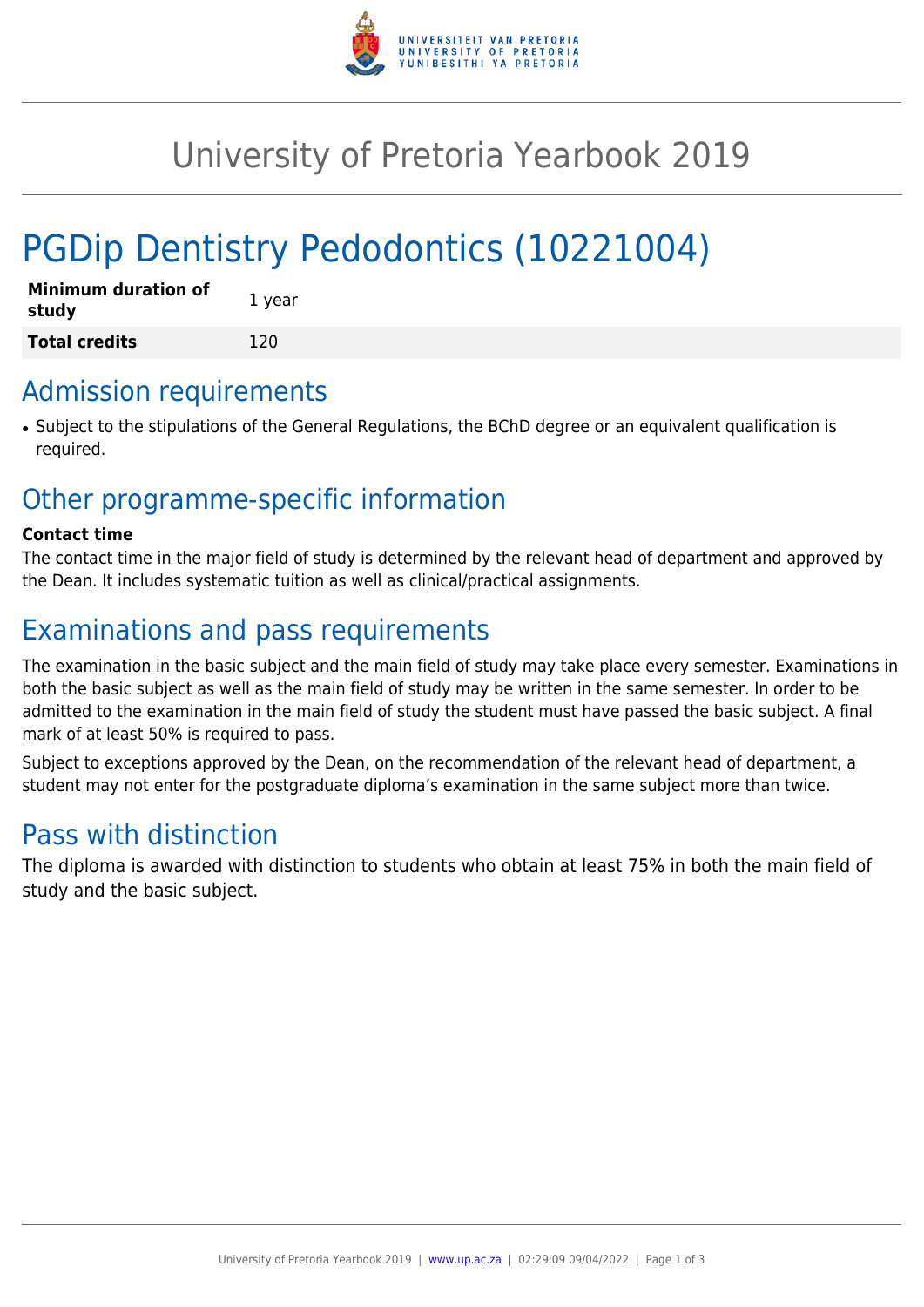

# Curriculum: Final year

**Minimum credits: 120**

## **Core modules**

## **Pedodontics 701 (PDD 701)**

| <b>Module credits</b>         | 100.00                         |
|-------------------------------|--------------------------------|
| Language of tuition           | Module is presented in English |
| <b>Department</b>             | Odontology                     |
| <b>Period of presentation</b> | Year                           |

## **Elective modules**

### **Anatomy 710 (ANA 710)**

| <b>Module credits</b>         | 20.00                          |
|-------------------------------|--------------------------------|
| <b>Prerequisites</b>          | No prerequisites.              |
| Language of tuition           | Module is presented in English |
| <b>Department</b>             | Anatomy                        |
| <b>Period of presentation</b> | Semester 1                     |

## **Anatomy and principles of surgery 700 (CBA 700)**

| <b>Module credits</b>         | 20.00                           |
|-------------------------------|---------------------------------|
| <b>Language of tuition</b>    | Module is presented in English  |
| <b>Department</b>             | Maxillo Facial and Oral Surgery |
| <b>Period of presentation</b> | Semester 1                      |

## **Physiology 714 (FSG 714)**

| <b>Module credits</b>         | 20.00                          |
|-------------------------------|--------------------------------|
| Language of tuition           | Module is presented in English |
| <b>Department</b>             | Physiology                     |
| <b>Period of presentation</b> | Year                           |

## **Applied oral biology 700 (MDB 700)**

| <b>Module credits</b>         | 20.00                           |
|-------------------------------|---------------------------------|
| Language of tuition           | Module is presented in English  |
| <b>Department</b>             | Oral Pathology and Oral Biology |
| <b>Period of presentation</b> | Semester 1                      |